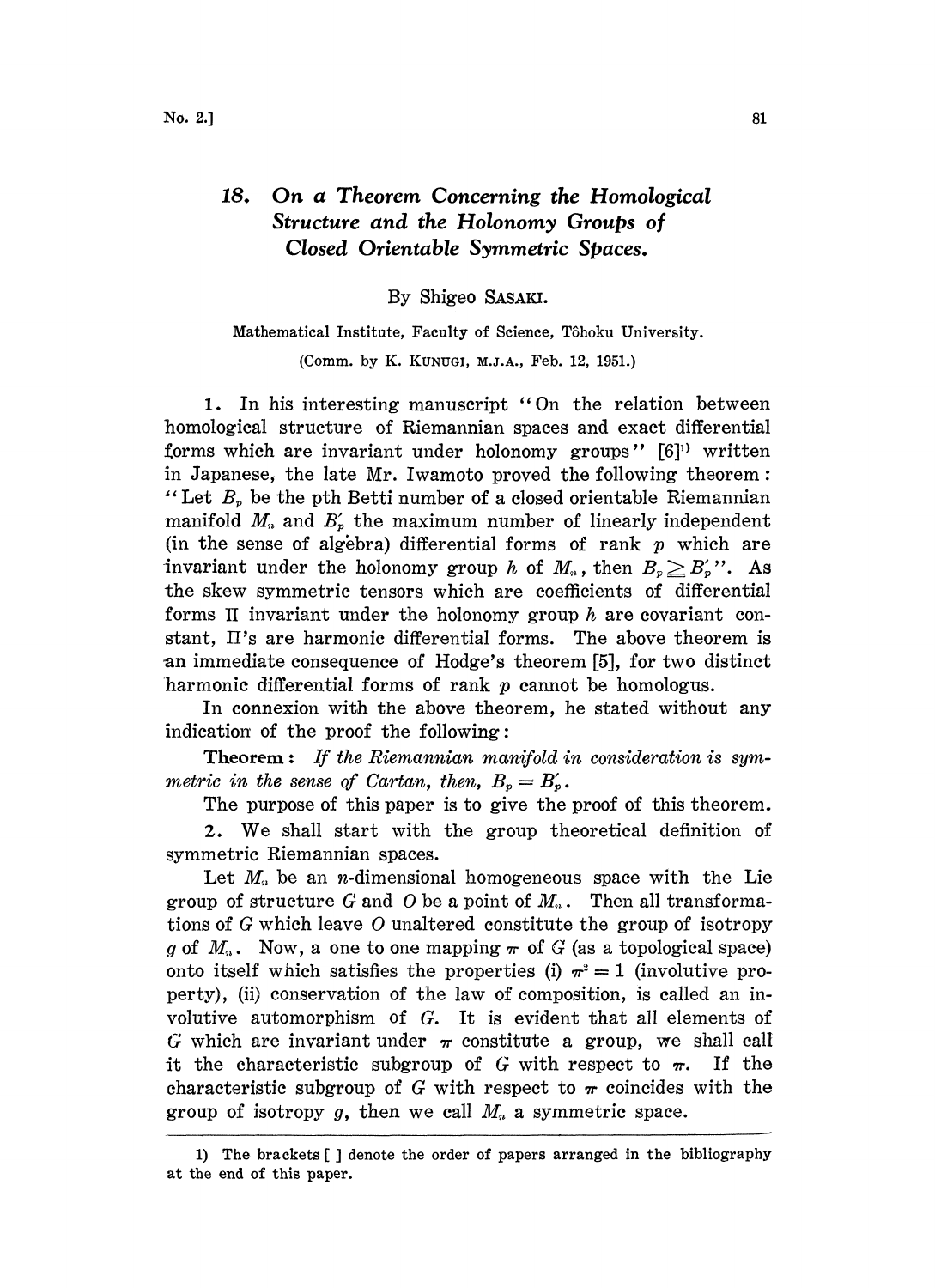If we choose suitable bases for generating operators of  $G$  so that G is generated by  $X_1, \ldots, X_n, \ldots, X_r$  and g by  $X_{n+1}, \ldots, X_r$ , then  $\pi$  causes the following linear transformation on the canonical parameters of  $G$  [3] [4]:

$$
e'^i = -e^i, e'^a = e^{a 2i}
$$

Moreover, if g is compact, we can introduce in  $M_n$ , by virtue of Weyl's theorem [4] on compact group of linear transformations, a Riemannian metric which is invariant under  $G$ . The symmetric space  $M_n$  endowed with such Riemannian metric is the symmetric Riemannian space in consideration.

The set of linear transformations for  $e^i$  induced by transformations of the linear adjoint group of  $G$  corresponding to inner automorphisms of G induced by elements of  $g$  is called the linear group of isotropy  $\gamma$  of  $M_n$ . According to Cartan's theory [3], invariant differential forms of  $M<sub>n</sub>$  under G are representable as exterior forms of *n* components  $\omega^i$  of infinitesimal transformations of  $G$  with constant coefficients such that they are invariant under all linear transformations for  $\omega^i$  of the linear group of isotropy  $\gamma$ .

Moreover, if we call homogeneous spaces with compact group of structure as isogeneous spaces, then the p th Betti number  $B_p$ of any compact and isogeneous symmetric space is equal to the maximum number of linearly independent (in the sense of algebra) invariant differential forms of  $M_n$  under G. Accordingly, the p th Betti number  $B_p$  of any compact and isogeneous symmetric space is given as the maximum number of linearly independent exterior forms of  $e^i$  of rank p with constant coefficients such that they are invariant under all linear transformations for  $e^i$  of the linear group of isotropy.  $\gamma$ .

3. On the other hand, let  $\Pi$  be a differential form of rank p which is invariant under the holonomy group  $h$  of the symmetric Riemannian space in consideration. Then, the coefficients of  $\Pi$ constitute a covariant constant skew-symmetric tensor, hence II is exact. Now let us consider  $\Pi$  at the point  $O$  of  $M_n$  and denote it by  $\Pi^{\circ}$ . If we take the generators  $X_1, \ldots, X_n$  at O as a frame of reference, then  $II^{\circ}$  can be written as follows:

$$
\Pi^{\circ} = a_{i_1}, \ldots, a_p^{\circ} \omega^{i_1} \ldots \omega^{i_p}.
$$

If we perform transformations of the holonomy group  $h$  for  $\omega^i$  then  $\Pi^{\circ}$  is invariant under h. Let C be a curve which joins O

2) We assume that the indices  $\begin{cases} i, j, k \\ \alpha, \beta, r \end{cases}$  rake values  $\begin{cases} 1, 2, ..., n \\ n+1, ..., r \\ 1, 2, ..., r \end{cases}$  respect-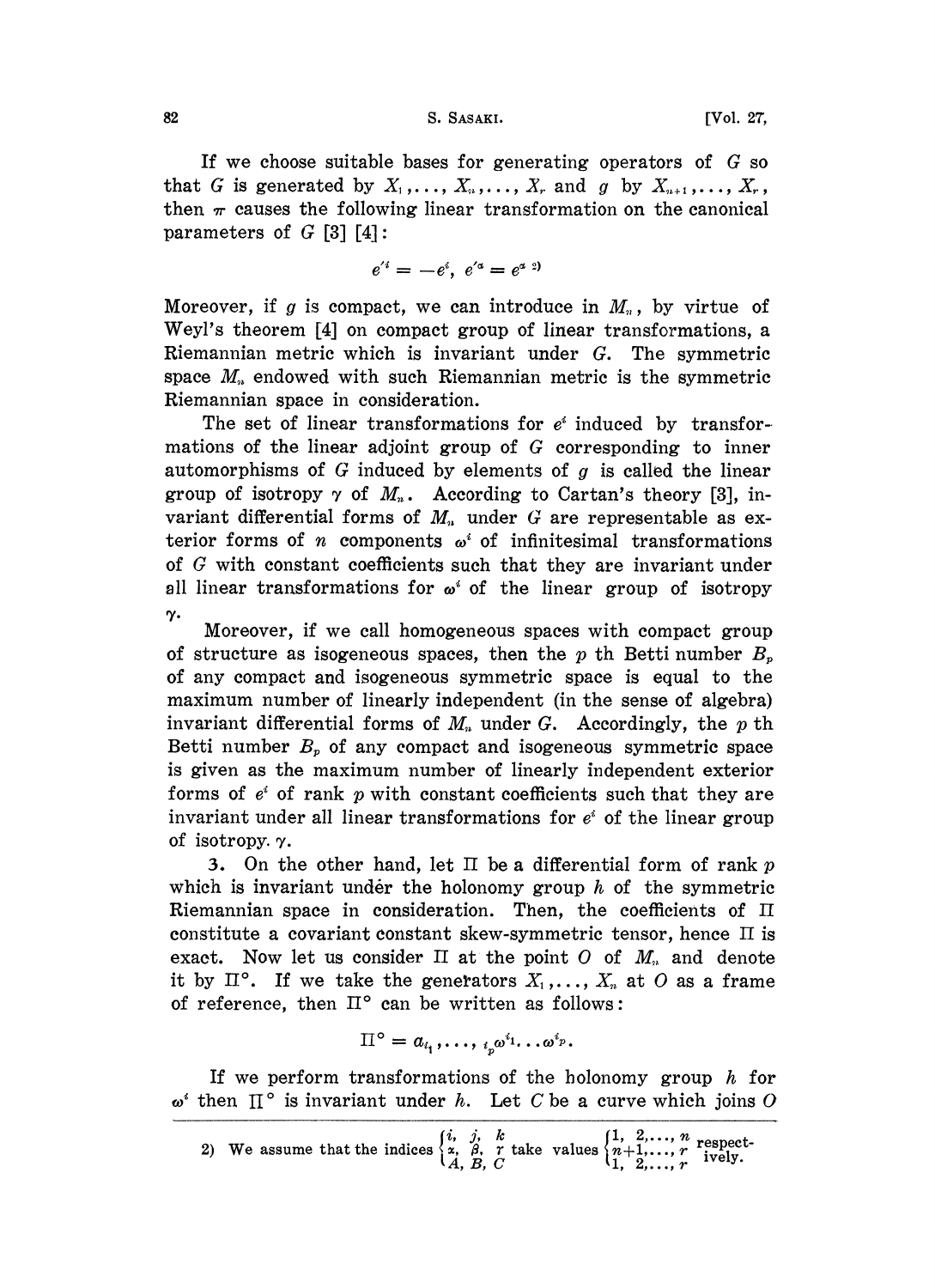to an arbitrary point  $P$  of  $M_n$ . We transport frames, vectors and tensors at O parallel to P, then we get a differential form  $\Pi(C, P)$ at P having the same values as those of  $\mathbb{I}^{\circ}$  for corresponding infinitesimal vectors at P and O. It may be seen that  $\Pi(C, P)$  at  $P$  depends on the curve  $C$  joining the point  $O$  to  $P$ . But we can observe that  $\Pi(C, P)$  does not depend on C by virtue of the fact that  $\mathbb{I}^{\circ}$  is invariant under the holonomy group *h*. The differential form  $\Pi(P)$  thus defined is the differential form  $\Pi$  in consideration.

Hence, the problem of finding differential forms of rank  $p$  in  $M<sub>n</sub>$  which are invariant under the holonomy group reduces to the purely algebraic problem of finding exterior forms of rank  $p$  with costant coefficients such that they are invariant, when the  $n$  variables  $e^i$  undergo linear transformations of  $h$ . Consequently, if we success to prove the coincidence of the group of isotropy  $\gamma$  and the holonomy group  $h$  for any closed orientable and symmetric Riemannian space, it is evident that our assertion is true.

4. We shall now prove that "for any closed orientable and symmetric Riemannian space  $M_n$ , the group of isotropy coincides with the holonomy group  $h$ ".

Let us take bases for the group  $G$  as was stated in no. 2. Then it is easily seen that for the constants of structure  $C_{ABC}$  =  $-C_{EAC}$  the following relation holds good:

$$
C_{ijk}=C_{ia\beta}=C_{a\beta k}=0.
$$

As the generating operators of the linear adjoint group are

$$
E_{\scriptscriptstyle B} \! = \! \sum e^{\scriptscriptstyle A} \, C_{{\scriptscriptstyle A} {\scriptscriptstyle B} {\scriptscriptstyle C}} \! \frac{\eth}{\eth e^{\scriptscriptstyle C}} \, ,
$$

the infinitesimal transformations of the linear group of isotropy  $\gamma$ are given by

$$
E_a = \sum e^j C_{jai} \frac{\partial}{\partial e^i}.
$$

Now, as  $M_n$  is closed and g is compact by hypothesis, G is also compact. Hence the linear adjoint group is compact. Accordingly, by Weyl's theorem there exists a positive definite quadratic form of  $e^4$  which is invariant under the linear adjoint group. We can choose without any loss of generality bases for G so that the invariant quadratic form take the form  $e_1^2 + \cdots + e_r^2$ . Then  $e_1^2 +$  $\cdots +e_n^2$  is also invariant under the group of isotropy  $\gamma$ . If we choose such bases for G, then we can easily verify that the following relations hold good: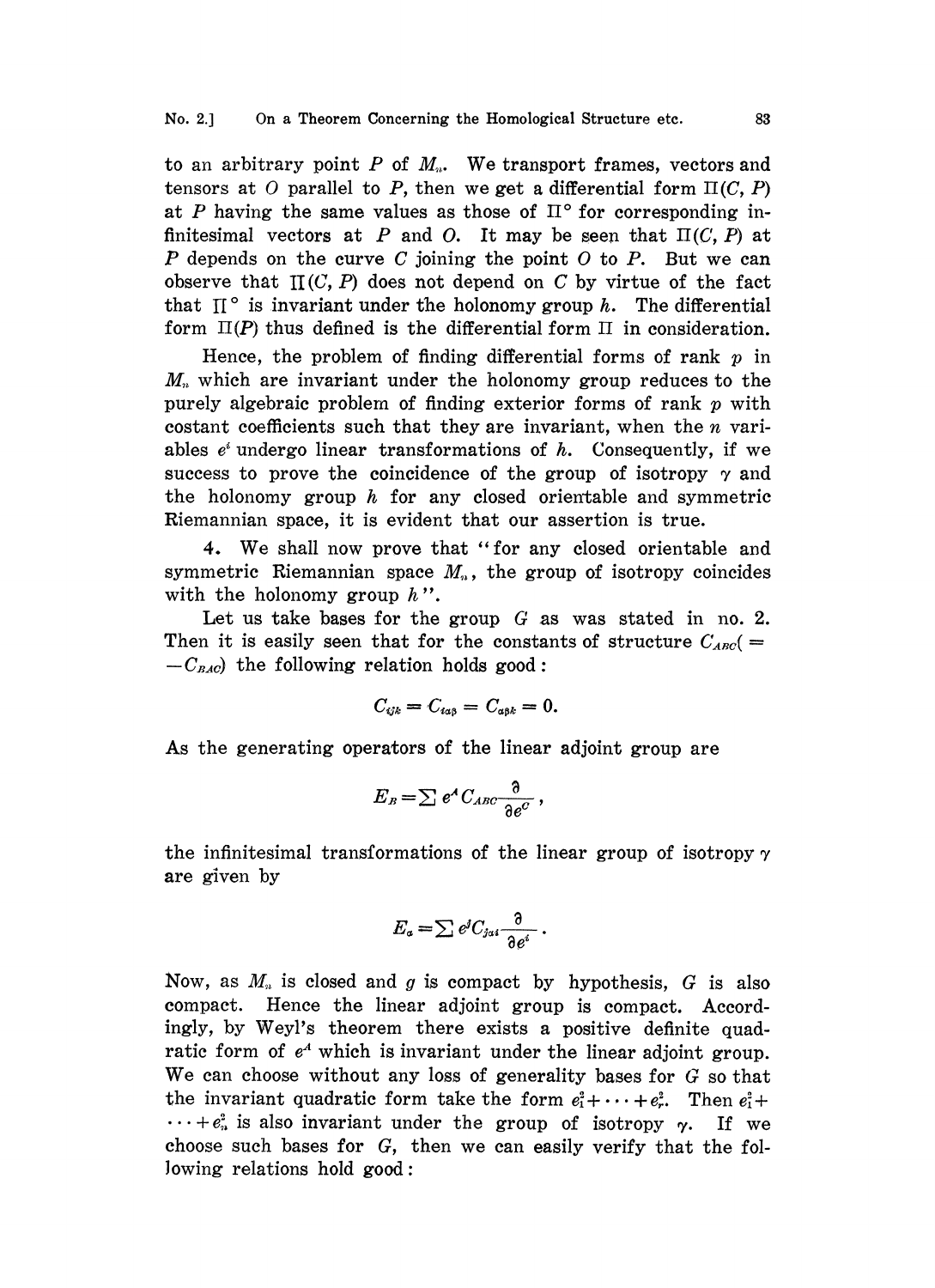84 S. SASAKI. [Vol. 27,

(1) 
$$
C_{aij} + C_{aji} = 0, \ C_{a\beta\gamma} + C_{a\gamma\beta} = 0, C_{iak} + C_{ika} = 0.
$$

The equations of Maurer-Cartan of G are given by

(2) 
$$
\begin{cases} (\omega^k)' = \sum C_{i\alpha k} [\omega^i \omega^a], \\ (\omega^{\tau})' = \sum_{(ij)} C_{ij\tau} [\omega^i \omega^j] + \sum_{(\alpha \beta)} C_{\alpha \beta \tau} [\omega^a \omega^{\beta}]. \end{cases}
$$

where dashes mean exterior derivations.

The metric of the Riemannian space  $M_n$  in consideration is given by

$$
ds^2=\sum_{i=1}^n\,(\omega^i)^2.
$$

The condition that  $M_n$  has no torsion is given by

$$
(\omega^k)'=[\omega^i\omega_{ik}].
$$

Comparing the last equation with (2), we get

 $\omega_{ik} = C_{iak}\omega_a$ .  $(3)$ 

The curvature of  $M_n$  is also given by

$$
Q_{ij} = -\omega'_{ij} + [\omega_{ik}\omega_{kj}].
$$

If we put (3) into the last equation we get

$$
\mathcal{Q}_{ij} = C_{\tau ij} \left( \sum_{\langle kh \rangle} C_{kh\tau} [\omega^k \omega^h] + \sum_{(\mathfrak{a}\beta)} C_{\mathfrak{a}\beta\tau} [\omega^{\mathfrak{a}} \omega^{\beta}] \right) + \sum_{\mathfrak{a}, \beta} C_{\mathfrak{a}ik} C_{\beta kj} [\omega^{\mathfrak{a}} \omega^{\beta}].
$$

As the coefficient of  $[\omega^{\alpha} \omega^{\beta}]$  vanishes, on account of the Jacobi's identity, we get (cf. [2])

$$
Q_{ij} = \sum_{\tau} C_{\tau ij} C_{\tau k h} [\omega^k \omega^k].
$$

Consequently, the infinitesimal transformation of the holonomy group  $h$  corresponding to an elementary cycle in  $M_n$  is given by

$$
(4) \t\t\t Aei = CτkhCτijej.
$$

The right hand member of the last equation can be written as  $C_{\tau k h} E_{\tau}(e^i)$ . We shall write

$$
H_{kh}=C_{\tau k h}E_{\tau}.
$$

Then we see that

$$
(H_{\kappa h}, E_{\beta}) = C_{\alpha k h} C_{\alpha \beta \gamma} E_{\gamma}
$$
  
=  $C_{\beta i h} H_{\kappa i} - C_{\beta k i} H_{i h}$ ,